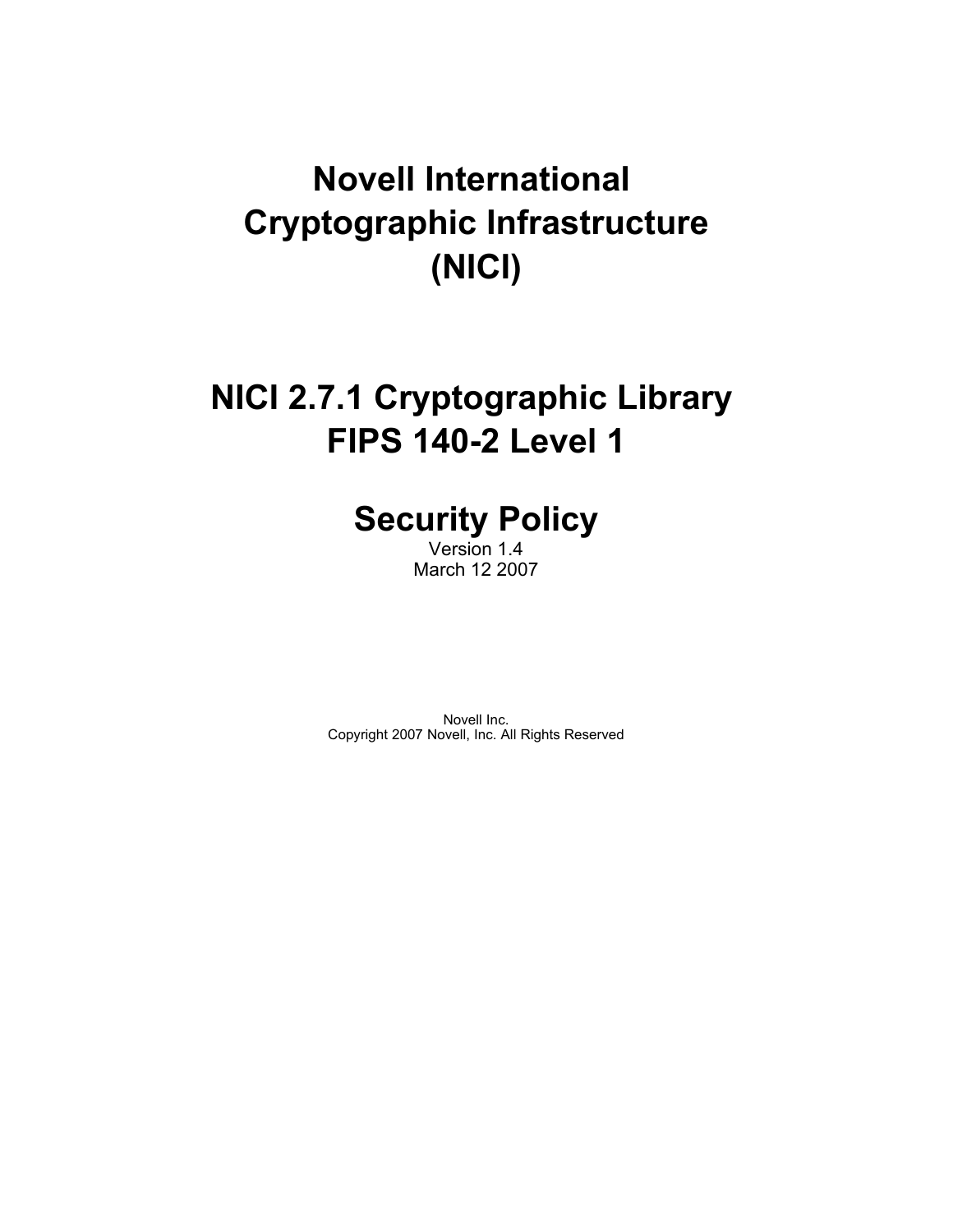Legal Notices

COPYRIGHT © 2007, Novell, Inc.

Novell, Inc. makes no representations or warranties with respect to the contents or use of this documentation, and specifically disclaims any express or implied warranties of merchantability or fitness for any particular purpose. Further, Novell, Inc. reserves the right to revise this publication and to make changes to its content, at any time, without obligation to notify any person or entity of such revisions or changes.

Further, Novell, Inc. makes no representations or warranties with respect to any software, and specifically disclaims any express or implied warranties of merchantability or fitness for any particular purpose. Further, Novell, Inc. reserves the right to make changes to any and all parts of Novell software, at any time, without any obligation to notify any person or entity of such changes.

This product may require export authorization from the U.S. Department of Commerce prior to exporting from the U.S. or Canada.

This document may be copied freely without the author's permission provided the document is copied in it's entirety without any modification.

U.S. Patent Nos. 4,555,775; 5,157,663; 5,349,642; 5,455,932; 5,553,139; 5,553,143; 5,594,863; 5,608,903; 5,633,931; 5,652,854; 5,671,414; 5,677,851; 5,692,129; 5,758,069; 5,758,344; 5,761,499; 5,781,724; 5,781,733; 5,784,560; 5,787,439; 5,818,936; 5,828,882; 5,832,275; 5,832,483; 5,832,487; 5,859,978; 5,870,739; 5,873,079; 5,878,415; 5,884,304; 5,893,118; 5,903,650; 5,905,860; 5,913,025; 5,915,253; 5,925,108; 5,933,503; 5,933,826; 5,946,467; 5,956,718; 5,974,474. U.S. and Foreign Patents Pending.

Novell, Inc. 1800 South Novell Place Provo, Utah 84606 U.S.A.

[www.novell.com](http://www.novell.com/) Novell Trademarks

Third-Party Trademarks All third-party trademarks are the property of their respective owners.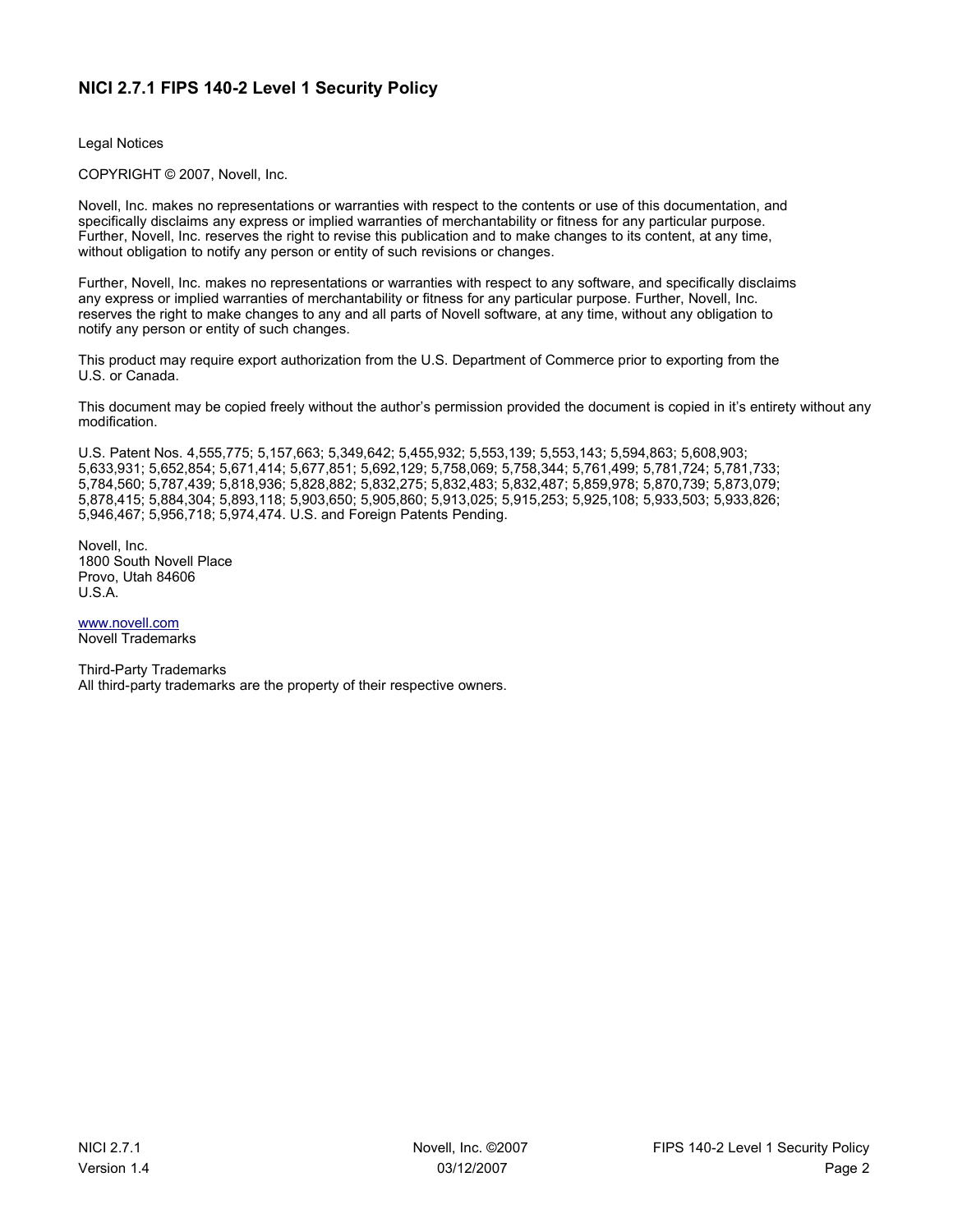## **Table of Contents**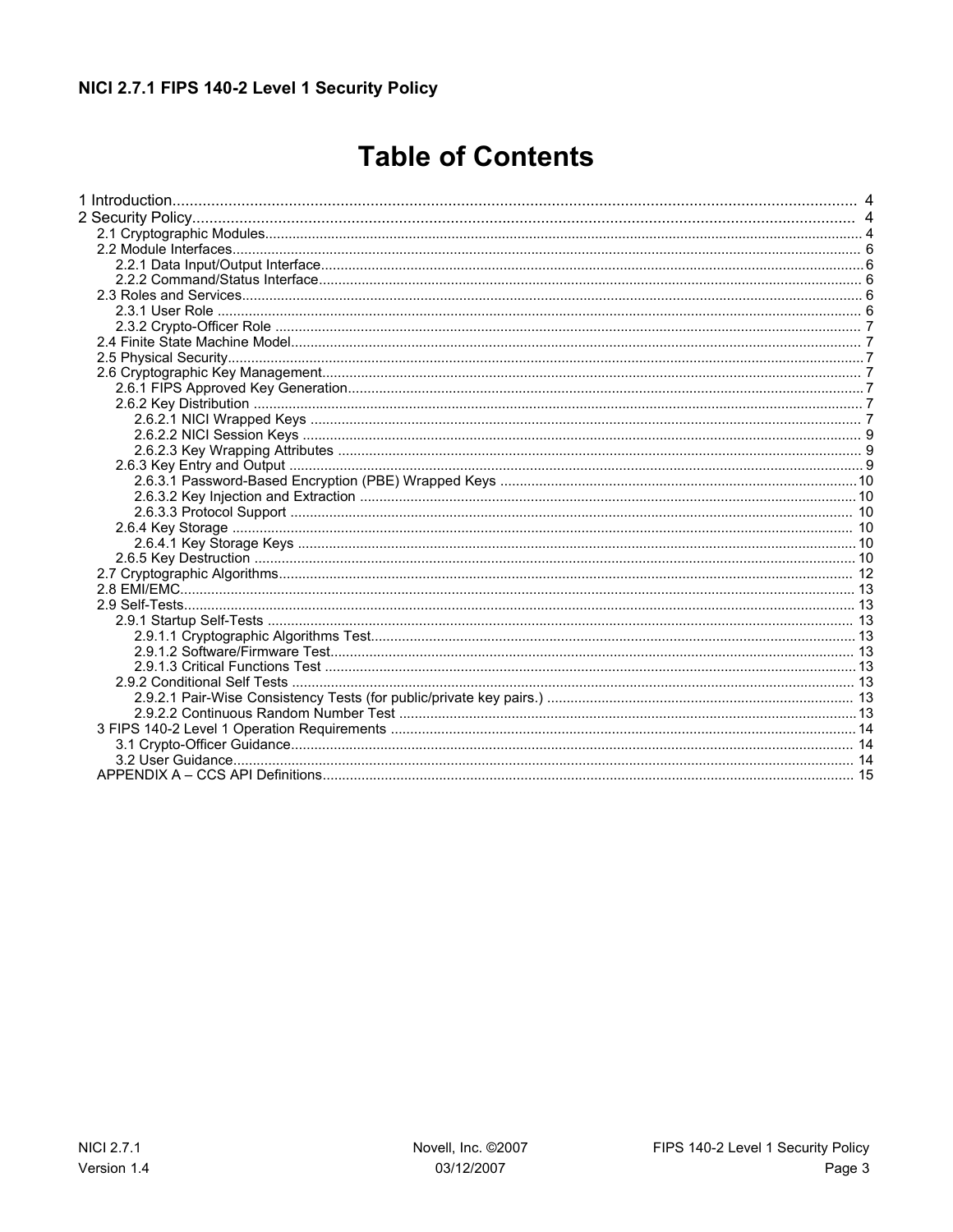## **1 Introduction**

The Novell International Cryptographic Infrastructure (NICI) consists of a set of components that have been implemented on a number of different platforms. Versions have been implemented on Novell's NetWare 6.5.

This document describes the Security Policy for NICI version 2.7.1 to meet the FIPS 140-2 Level 1 requirements as it has been implemented for the following platforms:

• Netware 6.5 Service Pack 3

## **2 Security Policy**

The Novell NICI 2.7.1 Cryptography Library Security Policy, conforms to FIPS 140-2 Level 1 as shown in the Table 1.

| <b>FIPS140-2 TEST CATEGORY</b> | LEVEL |
|--------------------------------|-------|
| Cryptographic Module           |       |
| Specification                  |       |
| Cryptographic Module Ports and |       |
| Interfaces                     |       |
| Roles, Services, and           |       |
| Authentication                 |       |
| Finite State Model             |       |
| <b>Physical Security</b>       | N/A   |
| <b>Operational Environment</b> |       |
| Cryptographic Key Management   |       |
| <b>EMI/EMC</b>                 | 4     |
| <b>Self Tests</b>              |       |
| Design Assurance               | ◢     |
| Mitigation of Other Attacks    |       |

Table 1. **FIPS 140-2 Test Category Levels**

## *2.1 Cryptographic Modules*

NICI consists of a set of software libraries(or set of of NLMs for Netware) designed to run on a wide variety of modern operating systems and hardware platforms. In this configuration, NICI is a shared library (.so or dll). In FIPS 140-2 terms, NICI consists of a set of hardware, software, and firmware that make up a "multi-chip standalone module."

The module consists of the following components:

NICI runs on one of the general purpose operating systems specified above running on commercially available hardware platforms.

All releases of NICI 2.7.1 consists of a matched upper library, which is linked to the application, and a lower library that is installed on the workstation or server.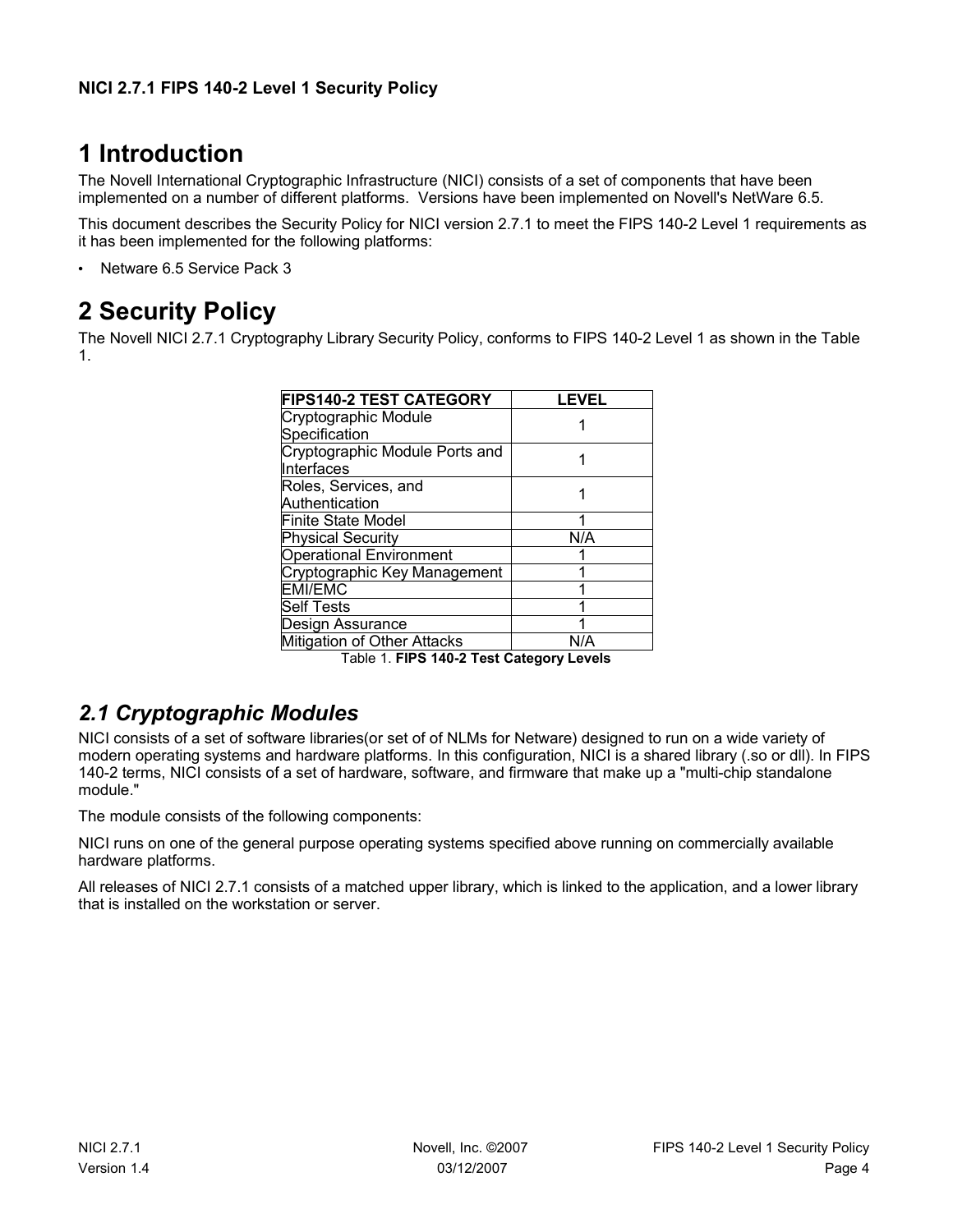

Figure 1. Software block diagram

The physical cryptographic boundary is defined by the server hardware. The logical cryptographic boundary encompasses the signed NLMs -- referred to as XLMs -- xmgr.xlm, xsup.xlm, xim.xlm, ccs.xlm

Since NICI must be able to store at least one permanent key, the Key Storage Key, in order to be able to securely wrap and unwrap other keys, that key is stored in a TDES encrypted form per user, encrypted under an embedded key encryption key, protected by the operating system's mechanisms. For FIPS purposes, the Key Storage Key is considered the be stored in plaintext. Stored NICI keys can be zeroized by reformatting the computer's hard drives.

MABLE is the Module Authentication and Binding Library Extensions (patent issued) technology used to authenticate NICI to an application and to provide ongoing binding between an application and NICI as if the application is statically linked to NICI. Upper MABLE is statically linked to an application and contains the challenge generation, certificate verification, and ongoing binding mechanism functions. Lower MABLE is statically linked to NICI and contains the response-to-challenge generation, signature creation, and ongoing binding mechanism functions.

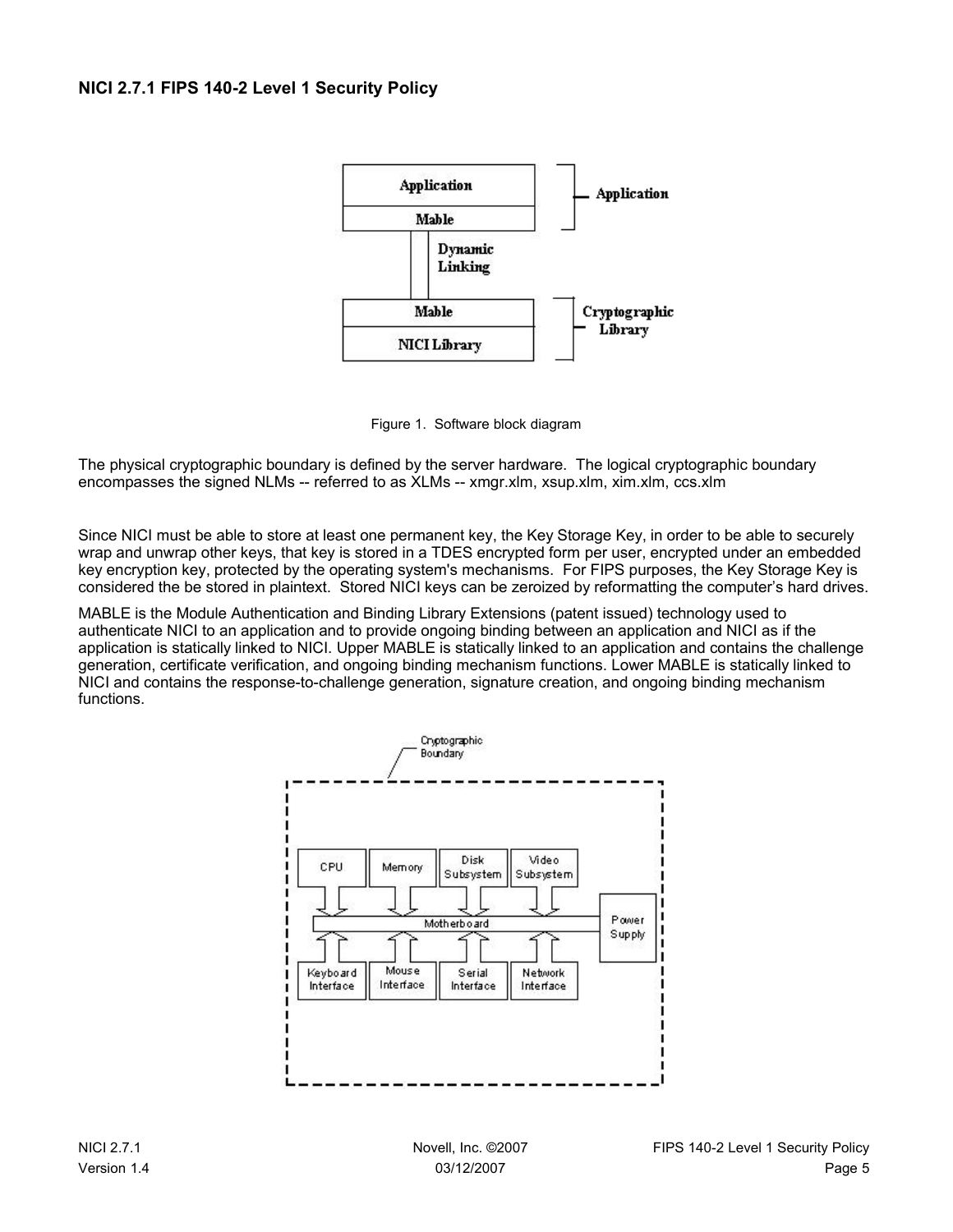Figure 2. Hardware Block Diagram

## *2.2 Module Interfaces*

FIPS 140-2 defines a cryptographic boundary, and as well as interfaces through which information is allowed to enter and leave the cryptographic boundary. Defining such interfaces is normally straightforward for developers of hardware modules, but developers of software modules are faced with the task of choosing an appropriate set of interface definitions.

## **2.2.1 Data Input/Output Interface**

FIPS 140-2 requires the definition of Data Input/Output (I/O) and Command/Status interfaces. NICI defines these interfaces through the Controlled Cryptographic Services (CCS) API. The API provides the means to Input and output data, and to determine the status of the module. The Data Input/Output and the Status interfaces are active only during the User and Crypto-Officer States.

#### **2.2.2 Command/Status Interface**

The FIPS 140-2 Control interface is used to initiate the NICI Module. It is activated by the operating system when an application program asks the operating system to attach NICI and causes it to commence operation. It may also be activated when the operating system commands NICI to shut down. Otherwise, it is active only during the User and Crypto Officer States, if and when commands are issued via the API set.

NICI has the following logical interfaces: data in, data out, control-in, and status out. These interfaces are supported by the API set.

## *2.3 Roles and Services*

Novell NICI 2.7.1 is supports both the Crypto-Officer and User roles. The following are the operations performed by each operator.

| <b>Operation</b>              | <b>User Role</b> | <b>Crypto Officer Role</b> |
|-------------------------------|------------------|----------------------------|
| Install NICI                  |                  |                            |
| <b>Upgrade NICI</b>           |                  | х                          |
| Configure NICI                |                  |                            |
| Zeroize Keys                  |                  |                            |
| Encrypt/Decrypt               | х                |                            |
| Generate Keys and Random Data | x                |                            |
| Sign/Verify                   |                  |                            |

#### **2.3.1 User Role**

A "User" is an application program, running as a single or multiple process (perhaps multi-threaded), which has been linked with the Novell NICI interface library. This version of NICI supports multiple processes with different user identities with separation between such multiple instances relying on the access mechanisms provided by the operating system. Each instance of NICI has an identity and a separate memory space with access to a unique set of key materials. Authenticating to the operating system authenticates the application to NICI; as an application cannot use NICI unless it authenticates to the operating system first. After authentication to the User state, the User program is able to perform Cryptographic operations via the API set defined in the Controlled Cryptography Services Software Development Specification (CCS) document.

The authentication mechanisms of the operating systems, were not tested for compliance to FIPS 140-2 standards.

NICI maintains a set of persistent unique keys per user with independent seeding and key generation capability per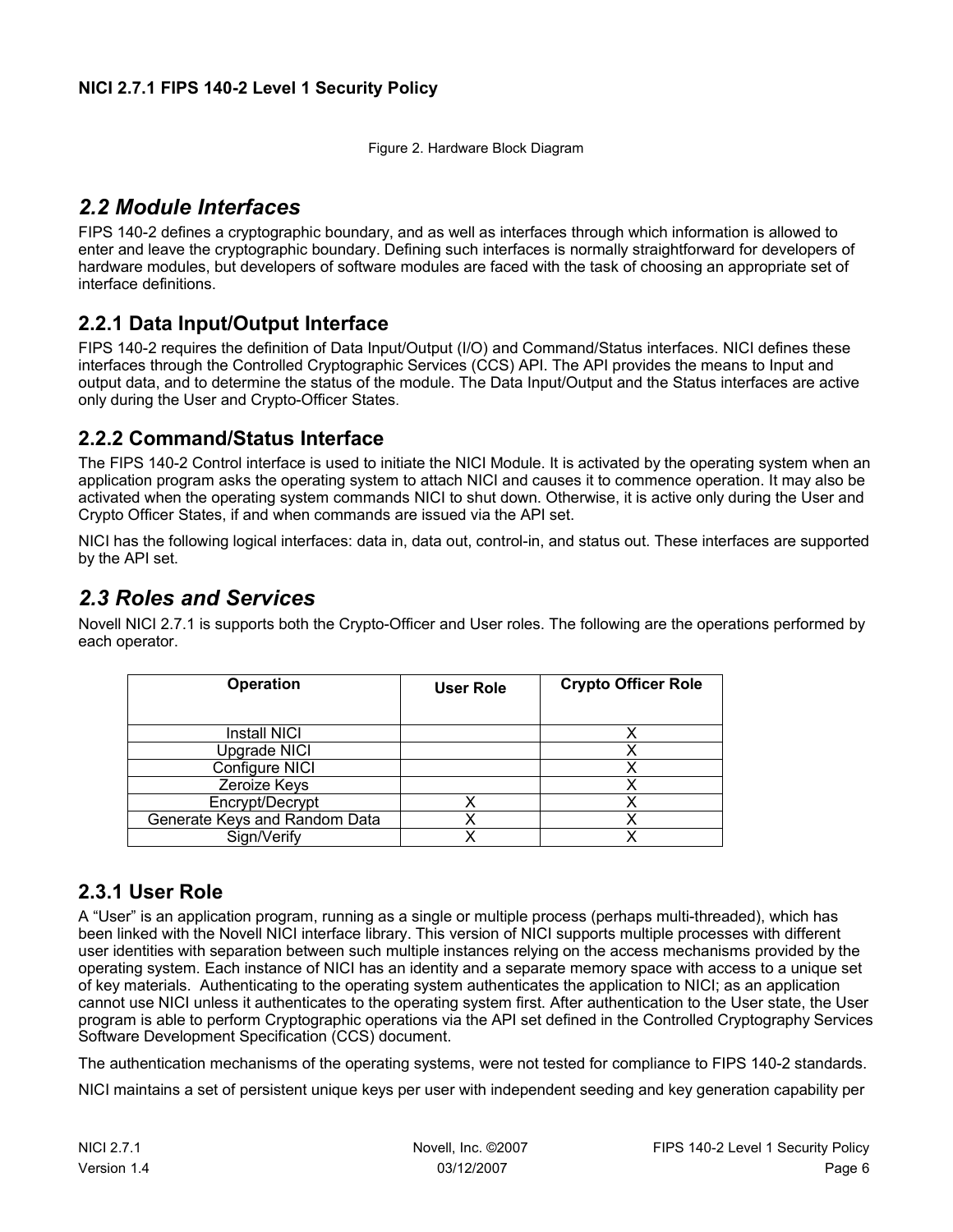process. The operating system maintains the separation of such set of keys in a multi-user (multiple operator) setting. Each operator may potentially have more than one process. Each operator is associated with a unique User ID. All processes with the same User ID have access to a unique set of keys.

#### **2.3.2 Crypto-Officer Role**

A single Crypto-Officer role is supported in NICI, the NICI Administrator, as the user with Administrator privileges on the Operating System. Authenticating to the Operating System assigns the Crypto-Officer, or the NICI Administrator, role to the user. The purpose of the NICI Administrator is to setup, configure, reconfigure and uninstall the NICI software. In addition, the Crypto-Officer can zeroize the Key Storage Keys of the original NICI instance if required. The NICI Administrator is also the security administrator as defined by the Operating System.

## *2.4 Finite State Machine Model*

NICI has an embedded finite state machine that is compliant with the FIPS 140-2 specification. The finite state machine is described fully in a separate document that is submitted during the FIPS 140-2 level 1 validation process.

## *2.5 Physical Security*

This is not applicable to NICI as it is a software module.

## *2.6 Cryptographic Key Management*

NICI provides extensive cryptographic key management services and facilities, and is unique in addressing these requirements from a cross-platform, general-purpose networking perspective. Compatible key management is provided for all cryptographic modules, on all supported platforms, and for all algorithms, including secret key (symmetric) and public key (asymmetric) algorithms. Secret keys and private key are protected from unauthorized disclosure, modification, and substitution. Public keys are protected against unauthorized modification and substitution. NICI implements all key management functions, enforces key use policies, and provides algorithm management services to applications.

NICI key use policies are comprised of key usage flags (encrypt, wrap, sign, etc.), key types (TDES, RSA, AES, etc.), and algorithms (RSA, TDES, DSA, etc.).

A key management key must have wrap and key management encrypt key usage flags set in order to wrap keys. Key type must also match the algorithm used with a particular key. For instance, a TDES key can not be used with the AES algorithm. These combined constitute NICI key use policies.

## **2.6.1 FIPS Approved Key Generation**

The G function in the pseudo-random generator described in FIPS 186-2 is constructed using the SHA-1 hash function with b=512. (see *http://csrc.nist.gov/fips/fips186-2.pdf*).

## **2.6.2 Key Distribution**

NICI key distribution capabilities comply with FIPS 171 options 1 (key exchange role), 4 (MAC), 5 (key and IV generation), 6 (key generation techniques), and 14 (send IV).

#### *2.6.2.1 NICI Wrapped Keys*

Wrapping of keys is the mechanism that NICI provides for applications to obtain the value of secret or private keys for storage outside of NICI or for distribution among different instances of NICI. Various keys are provided by NICI for key wrapping. The same key (or corresponding private key of the same key pair) must subsequently be used to unwrap a wrapped key in order for it to be reloaded into NICI.

The key-management keys discussed below are generated with attributes conforming to the key management usage policies. Those that are described below as being persistent per user are stored securely by NICI as an integral part of its infrastructure to persist across system shutdowns and restarts. The persistent NICI key management keys are TDES or RSA keys.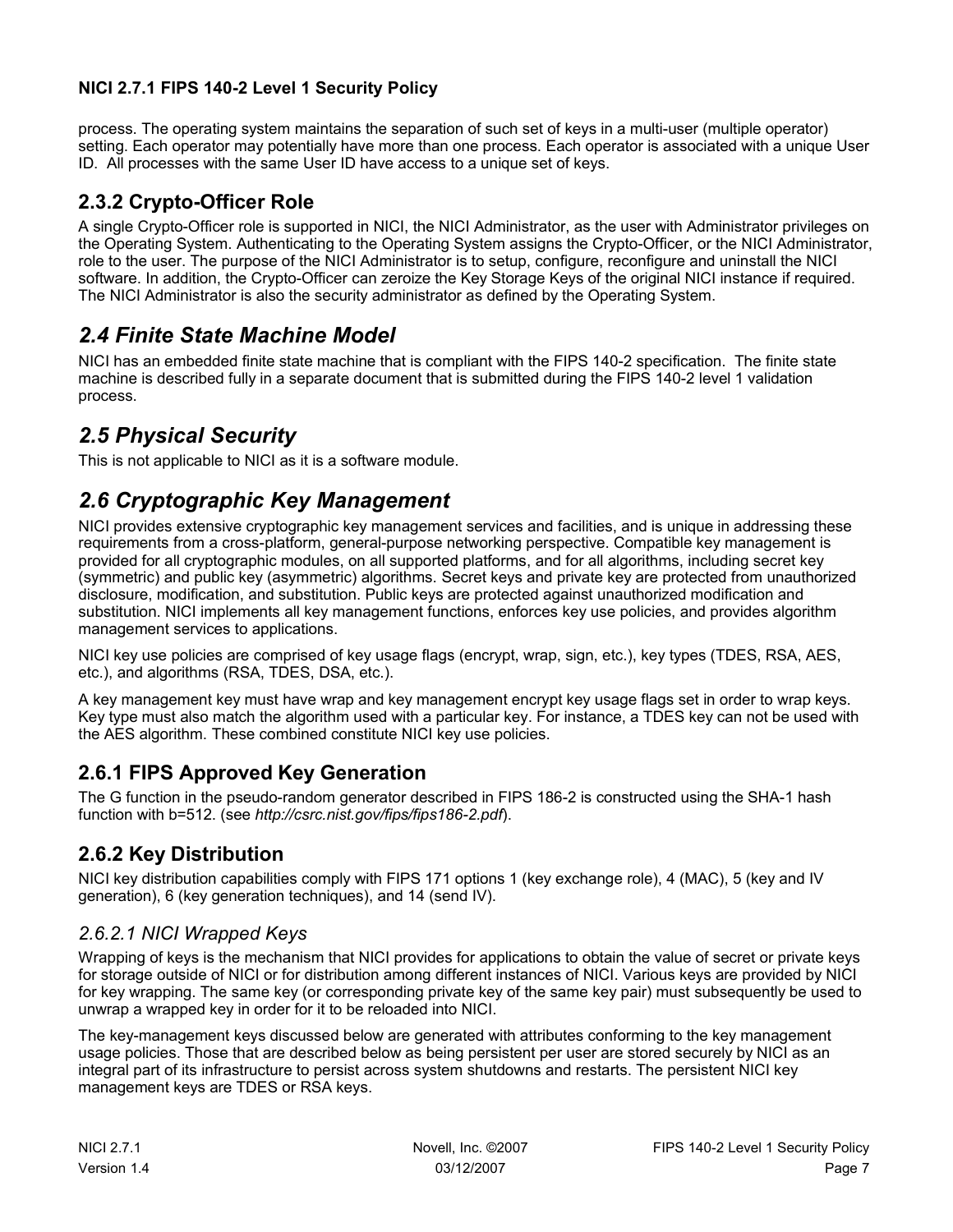All Triple DES, and HMAC-SHA1 keys are generated and used in FIPS mode. NICI uses HMAC-SHA1 to provide integrity of persistent keys in FIPS mode. NICI uses RSA digital signatures to sign certificates and to encrypt keys in FIPS mode. NICI does not use RSA for data encryption in FIPS mode. No means is provided for unauthorized applications to obtain any of the secret or private key-management keys for storage or distribution outside of NICI.

Key-wrapping keys may also be generated at the request of applications, which are then responsible for their secure storage (for example, by wrapping with any of the keys described in this section).

NICI keys are listed in the following table. SENSITIVE is an attribute of a key set at key generation time, and EXTRACT is a key usage flag. They are enforced by the NICI key use policies. Other NICI key attributes and key usage flags are described in the *CCS Software Development Specification* document.

| <b>Key Name</b>        | <b>Key Type / Algorithm</b>                                                                                                | <b>Key Usages</b>                            | <b>Description</b>                                                                                                                                              | <b>Storage and Zeroization</b>                                                                                                                                                   |
|------------------------|----------------------------------------------------------------------------------------------------------------------------|----------------------------------------------|-----------------------------------------------------------------------------------------------------------------------------------------------------------------|----------------------------------------------------------------------------------------------------------------------------------------------------------------------------------|
| <b>STORAGE</b>         | Triple-DES                                                                                                                 | WRAP, UNWRAP,<br><b>SENSITIVE</b>            | Symmetric key wrapping key,<br>generated and maintained by<br>NICI. FIPS approved.                                                                              | Stored on disk in the xmgrcfg<br>file in the /var/opt/novell/nici<br>directory. It is stored in an<br>obfuscated format, but for<br>FIPS purposes it is stored in<br>plain text. |
| <b>SESSION</b>         | Triple-DES                                                                                                                 | WRAP, UNWRAP,<br><b>SENSITIVE</b>            | Symmetric key-wrapping key<br>per connection between a<br>client and server. Generated<br>by NICI, present while the<br>connection is active. FIPS<br>approved. | Stored in the memory.<br>Zeroized when the application<br>closes the context associated<br>with the key.                                                                         |
| $\overline{\text{CA}}$ | <b>RSA</b>                                                                                                                 | SIGN, VERIFY,<br><b>SENSITIVE</b>            | NICI's machine-unique CA<br>key-pair, 1024 bits.<br>Generated and maintained by directory. It is stored in an<br>NICI. Not FIPS approved.                       | It is stored in the xmgrcfg file<br>in the /var/opt/novell/nici/<br>obfuscated format, but for<br>FIPS purposes it is stored in<br>blain text.                                   |
| <b>PARTITION</b>       | Triple-DES                                                                                                                 | WRAP, UNWRAP,<br><b>SENSITIVE</b>            | Security Domain Keys, key<br>wrapping purposes only.<br>Generated and maintained by var/opt/novell/nici directory.<br>NICI. FIPS approved.                      | Stored on disk in the<br>nicisdi.key file in the<br>This is encrypted with the<br>Storage key. Zeroized when<br>the storage key is deleted or<br>lost .                          |
| FOREIGN                | Any                                                                                                                        | <b>EXTRACT</b> and any,<br>but not SENSITIVE | Use of these keys are not<br>FIPS 140-2 approved.<br>Generator unknown, maybe<br>NICI.                                                                          | Could be stored in memory or<br>disk depending on the<br>application.                                                                                                            |
| <b>XKEY</b>            | Random Value                                                                                                               | Used for seeding<br>FIPS approved<br>PRNGs   | Generated by NICI using an<br>entropy collection method.<br>Only used as a seed value for<br>random number generation.                                          | Stored in memory.                                                                                                                                                                |
| Other                  | DES, Triple-DES, DSA, Any, but not<br>FIPS-RSA (signature),<br>FIPS-RSA (key<br>distribution),<br>HMAC-SHA1<br>(signature) | <b>EXTRACT</b>                               | These keys are generated by Stored in memory.<br>NICI using a FIPS approved<br>algorithm. FIPS approved.                                                        |                                                                                                                                                                                  |
| Other                  | RSA (encryption)                                                                                                           | Any, but not<br><b>EXTRACT</b>               | NICI-generated, but not FIPS Stored in memory<br>approved.                                                                                                      |                                                                                                                                                                                  |

It is the application's responsibility to use the FIPS approved APIs, algorithms, and keys to maintain the FIPS 140-2 mode of operation. Use of any one of the non-FIPS algorithms or non-FIPS approved APIs would invalidate the FIPS mode of operation.

#### *2.6.2.2 NICI Session Keys*

Starting with version 2.7.1, NICI operates in a server mode. It supports NICI operating in a client mode from any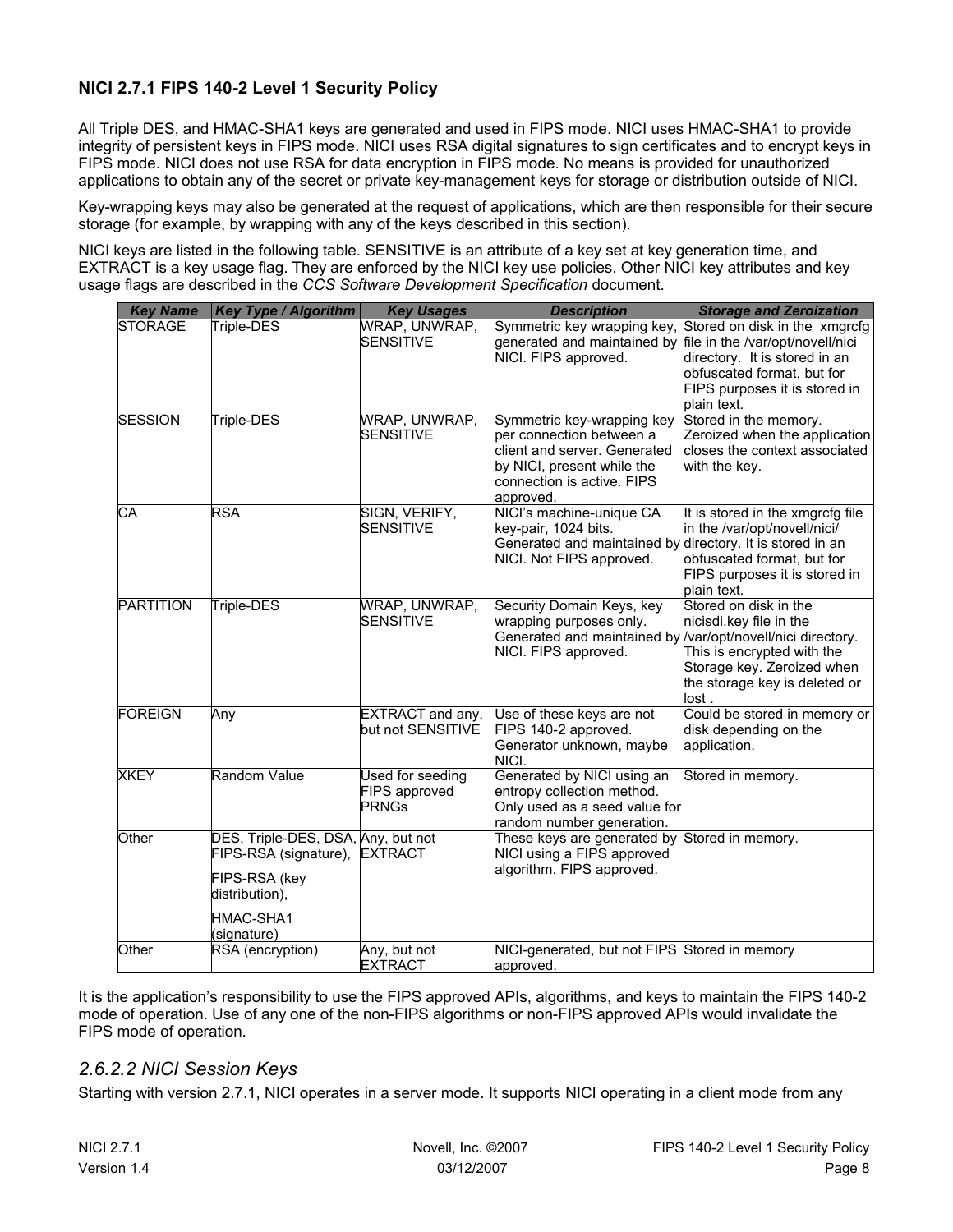previous versions. A unique session wrapping key is shared between a NICI client instance and a NICI server instance. NICI Session wrapping keys are intended only for wrapping of keys for distribution between clients and servers, or between two servers. Each session wrapping key is a transient symmetric key. Session wrapping keys can not be extracted in encrypted or unencrypted form for any kind of persistent storage outside of NICI; they are inmemory transient keys useable for key wrapping and unwrapping during the lifetime of a session as defined by the application (typically a network connection to a server/client). The terms server mode and client mode refer to the mode in which a user application operates and does not have any affect on the module's operation.

#### *2.6.2.3 Key Wrapping Attributes*

Key wrapping is a secure way of transferring keys in and out of NICI. It has a confidentiality mechanism for the key value and an integrity mechanism for all attributes.

A wrapped key includes all attributes of a key, such as key usage flags, key ID, and key value. The key value attribute is encrypted in the wrapping key to provide confidentiality. A SHA1 hash is computed over the entire wrapped key (attributes and the encrypted key value), and is encrypted by the wrapping key to generate a MAC. This provides integrity of the wrapped key. The user specifies the encryption algorithm (wrapping algorithm) and the wrapping key.

NICI public-key key-wrapping keys may be stored or transmitted outside of NICI in X.509-compliant certificates for which NICI itself is the certification authority. These keys may not be used as server or end-user keys.

Keys that are wrapped using a public key cannot have their authenticity guaranteed without some additional mechanism that makes use of either a secret or private key whose value is not exposed outside of NICI. For example, a digital signature would serve this purpose. Such signatures are not required as part of the wrapping mechanism because that would excessively limit the flexibility and use of the key distribution mechanism in NICI, as well as the possible performance impact.

At the discretion of an application requesting the wrapping, the integrity check, such as HMAC-SHA1 or a DSA signature, on the wrapped key's attributes may optionally be calculated using a key management key, independent of the wrapping key that the application chooses to protect sensitive key attributes. Otherwise, these attributes must be considered only advisory in nature.

To maintain the integrity of NICI's own protection mechanisms, keys whose authenticity is not assured by one of the mechanisms described here cannot be used to wrap internal NICI keys.

## **2.6.3 Key Entry and Output**

NICI does not possess a manual key entry method; all keys are entered electronically. Aside from the Crypto-Officer's role in distributing configuration data (used under the control of the Crypto Operator at installation time), all keys are entered under the User's control via the API interface.

Typical key entry to NICI is done via key unwrapping, i.e., by decrypting the key value, and verifying the integrity of the attributes associated with the key. NICI maintains a set of key wrapping keys for this purpose. See Key Storage Keys section for details.

There should seldom, if ever, be a requirement for a User to directly enter into or output from NICI a raw, plaintext private or secret key, except for compatibility with legacy systems.

There are two exceptions to this general rule. The first is for compatibility with other systems, where the human user has a personal cryptographic key and no way to securely store it except for a password-based encryption mechanism.

The second is not really a key injection or extraction per se, but rather a protocol-dependent key distribution mechanism. The integrity and the confidentiality of such keys are provided by the protocol.

Raw access to all keys are controlled by three independent controls in NICI: 1) Key's usage must have EXTRACT bit set, 2) Key's usage must not have the SENSITIVE attribute set, and 3) The user must call the *CCS\_ExtractKey* API. An application does not have access to plaintext secret keys unless it calls the *CCS\_ExtractKey* API.

#### *2.6.3.1 Password-Based Encryption (PBE) Wrapped Keys*

Password-Based Encryption (PBE) is frequently required when interfacing with other, non-NICI systems such as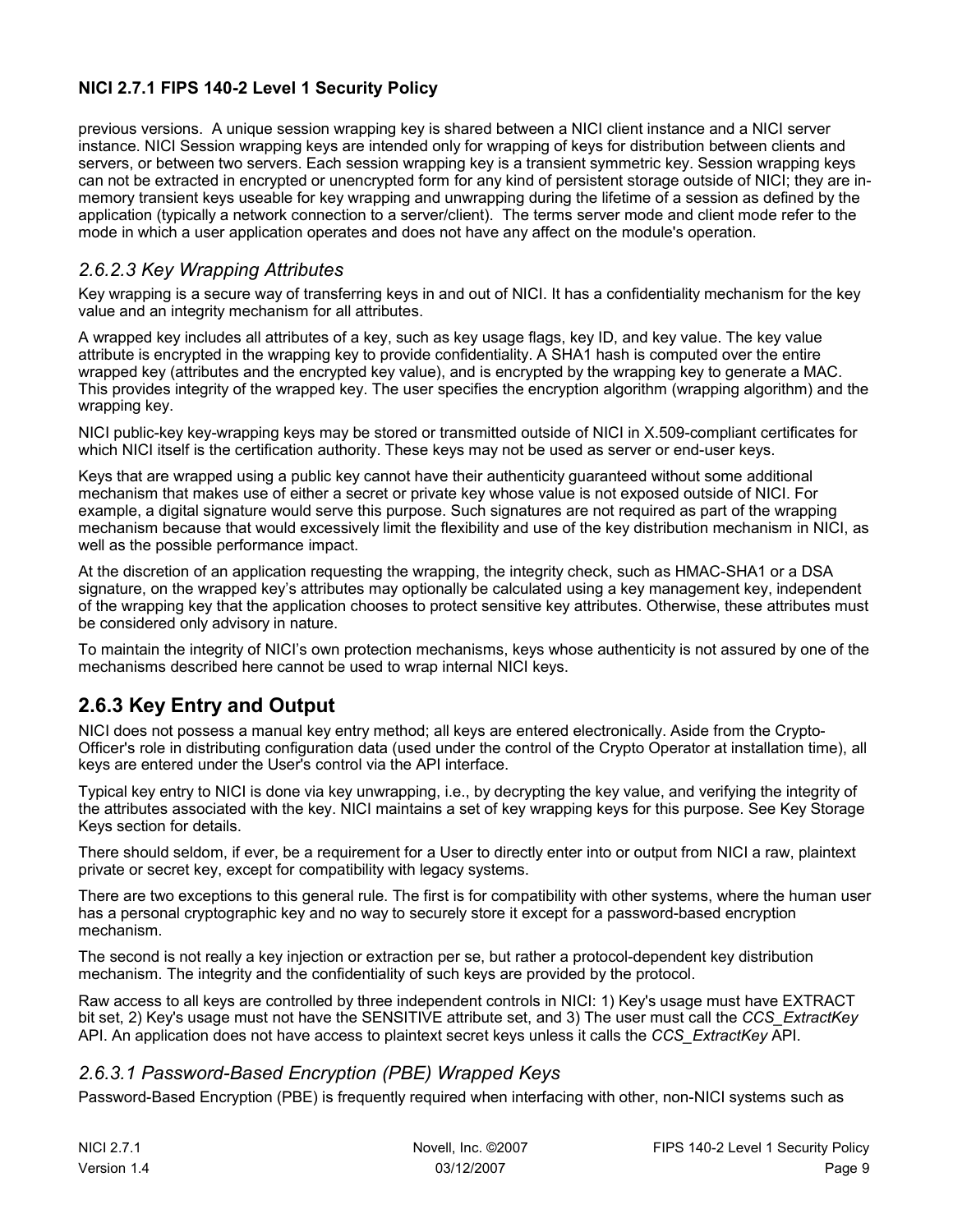browsers, S/MIME e-mail clients, and certain authentication methods. Since many of these applications are software-based, and many of them run on non-trusted platforms such as Windows 95/98, the only economically feasible way of protecting those keys is to use a Password-Based Encryption mechanism. The password-based encryption API set is not FIPS 140-2 approved.

NICI implements the PKCS #12 recommendation for password-based encryption and decryption. With this scheme, the key to be protected is encrypted in a randomly generated intermediate key of suitable strength (depending on import requirements and algorithm availability). The intermediate key is created by hashing an arbitrarily long password or passphrase entered by the user, and then truncating the key as required to meet the key management policy constraints. PKCS#12 builds into this scheme a deliberate slow-down mechanism that requires hashing and rehashing the password many, many times before decrypting the intermediate key. This is to provide some level of protection against an off-line password guessing attack. The time taken is small by human standards (a second or less) but the amount of computer time required to do an exhaustive search would be very large. As noted above, use of the password-based encryption API set is not FIPS 140-2 approved.

#### *2.6.3.2 Key Injection and Extraction*

The NICI CCS API documentation defines key injection and extraction functions, but their use would invalidate the FIPS 140-2 mode of operation.

#### *2.6.3.3 Protocol Support*

At the present time, protocol support for unwrapping keys that have been wrapped in a User's private key has been provided for SSL/TLS and IPSEC. Use of these APIs is not approved for the FIPS 140-2 mode.

## **2.6.4 Key Storage**

When keys have been unwrapped within NICI (that is, within the confines of the NICI cryptographic module boundaries), they are kept in the clear(in plaintext form), in order to minimize the latency and overhead when using them.

#### *2.6.4.1 Key Storage Keys*

As mentioned previously, per-user Key Storage Keys are written to the operating system supported storage, which is protected against unauthorized access by the operating system's mechanisms.

Whenever a Key Storage Key is used to wrap another key for storage, the Key ID of that Key Storage Key is included in the wrapped key. In this manner, any previously generated, wrapped, and stored keys will be accessible, even if a new Key Storage Keys is generated later. The Key ID contained in the wrapped key format also includes a unique ID to that particular machine and process, in order to help ensure that the correct Key Storage Key is being used to unwrap a particular key. At a minimum, this protects against the possibility that the wrapped key has been moved, migrated, or merged onto a new system, perhaps along with the data it protects, but somehow the correct Key Storage Key has been left behind. The integrity check in wrapped keys will catch this.

Should some form of compromise of the Key Storage Keys file occur, all previously generated and wrapped keys on that server would potentially be compromised as well. This is unavoidable in a software-based key management system. However, because of the entropy added at NICI instantiation time, the attacker would not gain access to the new keys, except by re-attacking the Key Storage Key file.

## **2.6.5 Key Destruction**

When the particular NICI context associated with the usage of a set of keys is closed, all keys associated with that context within NICI are zeroized and destroyed in memory. When NICI itself is closed within a given process, assuming it is closed gracefully and not by a system crash or power outage, all keys in all contexts are zeroized.

The destruction of the current and all previous Key Storage Keys in the Key Storage Keys file should be an extremely rare event, since it would effectively make it impossible to recover any previously wrapped keys. The only time this would be likely to occur would be if a particular machine were to be decommissioned and taken out of service, presumably after all of the information had been migrated to another machine.

Since the ability to zeroize all keys might make possible a very serious Denial of Service attack, NICI does not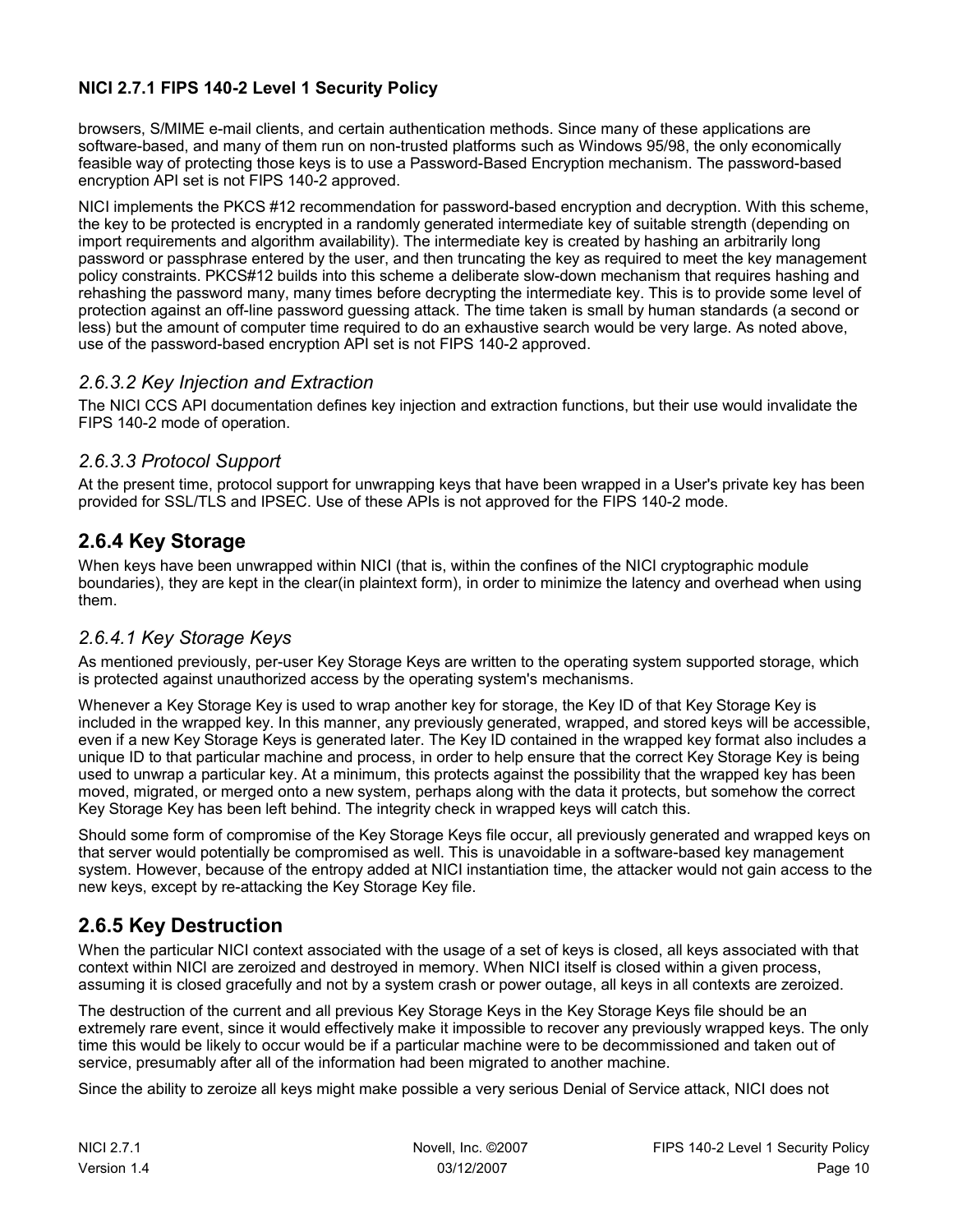provide a specific tool or function to cause this to occur. Instead, in this event it is the Crypto Operator's responsibility to perform a complete low-level hardware formatting and reinitialization of the hard disk, thoroughly scrubbing the disk to make certain there is no readable residue.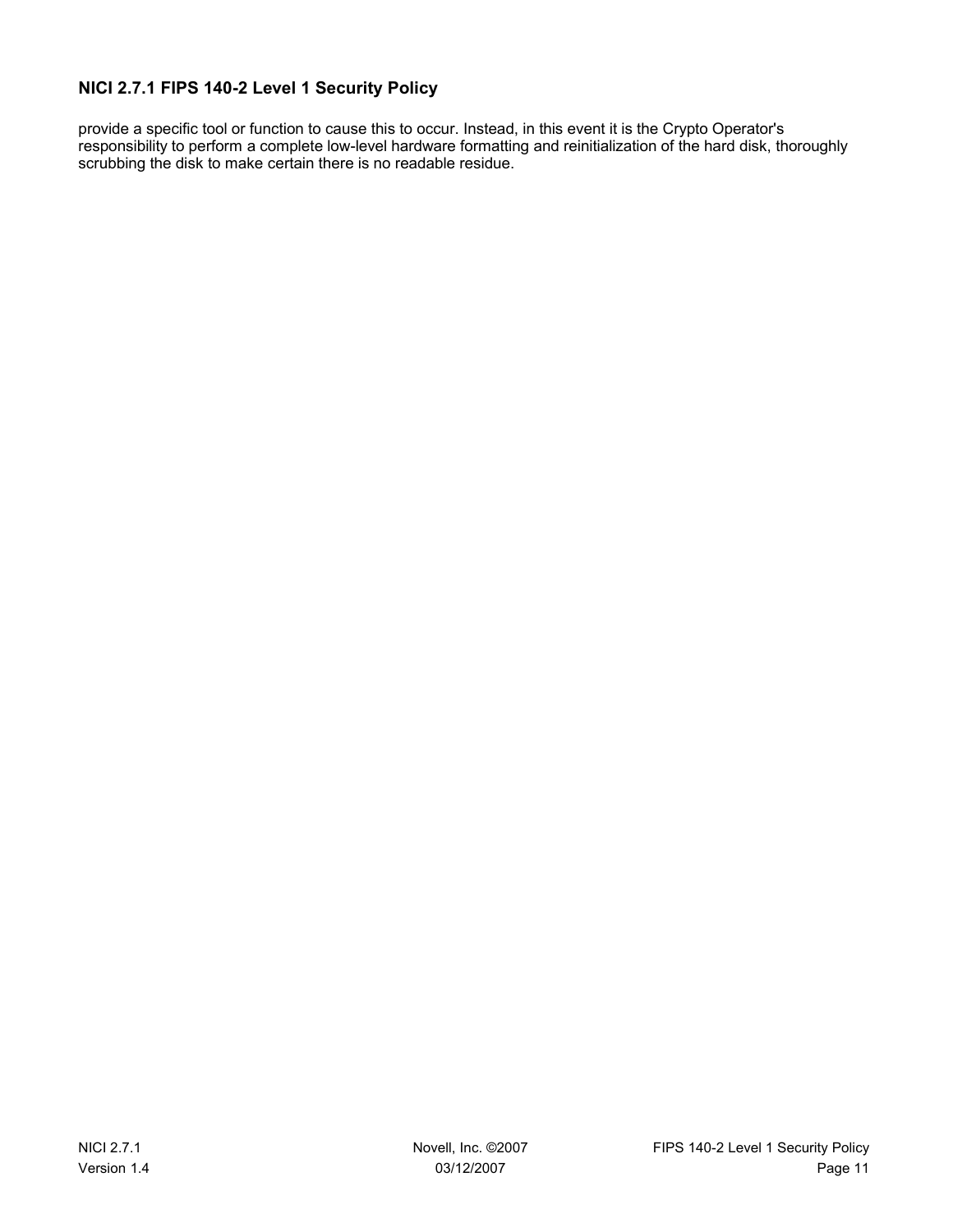## *2.7 Cryptographic Algorithms*

NICI 2.7.1 supports the following FIPS approved algorithms:

| <b>Algorithm</b>                                | <b>Key Size(s)</b>               | <b>Algorithm Certificate</b> |
|-------------------------------------------------|----------------------------------|------------------------------|
|                                                 |                                  | #                            |
| AES (FIPS 197)                                  | 128 bits, 256 bits               | 432                          |
| TDES (FIPS 46-3 and 81)                         | 112-bit and 156-bits             | 461                          |
| SHA (SHA-1, SHA 256, SHA 384) (FIPS<br>$180-1)$ | 128, 256, 384, 512 bit<br>hashes | 502                          |
| RSA (PKCS#1)                                    | 1024, 2048, 4096 bits            | 163                          |
| DSA (FIPS 186-2)                                | 1024 bits                        | 179                          |
| HMAC SHA-1 (FIPS 198)                           | Keyed Hash Algorithm             | 204                          |

Non-FIPS approved algorithms that also are supported include:

- 1. Diffie-Hellman (key establishment methodology provides 80 bits of encryption strength)
- 2. ECDSA
- 3. EC DH (key establishment methodology provides between 80 and 192 bits of encryption strength)
- 4. DES
- 5. MD2 (RFC 1319)
- 6. MD4 (RFC 1320)
- 7. MD5 (RFC 1321)
- 8. HMAC-MD5 (RFC 2104)
- 9. RC2 (RFC 2268)
- 10. RC4
- 11. RC5 (RFC 2040)
- 12. CAST128 (RFC 2144)
- 13. Password Based Encryption, six algorithms (PKCS#12)
- 14. UNIX\* Crypt
- 15. LMdigest (CIFS)
- 16. TLS-KeyExchange-RSASign
- 17. NetWarePassword.(Novell)
- 18. X9.62 PRNG

The Diffie-Hellman algorithm is allowed in a FIPS mode of operation. The following Elliptic Curve key sizes are implemented but not tested for FIPS.

| ECDSA (FIPS 186-2) | Special Curves specified in FIPS 186-2 for the<br>key sizes and Curves defined in ANSI X9.62 -<br> 163, 176, 191, 192, 208, 224, 233, 239, 256,<br>272, 283, 304, 359, 368, 384, 409, 521, and 571<br>bits |
|--------------------|------------------------------------------------------------------------------------------------------------------------------------------------------------------------------------------------------------|
|--------------------|------------------------------------------------------------------------------------------------------------------------------------------------------------------------------------------------------------|

When only FIPS approved algorithms are used, NICI can be said to be functioning in FIPS mode. If any non-FIPS approved algorithm (numbers 2 and 4-18) is used, NICI is running in non-FIPS mode. It is the application programmer's responsibility to enforce FIPS and Non-FIPS modes of operation.

The module implements the FIPS approved PRNG described in Appendix 3.1 of the FIPS 186-2 standard.

## *2.8 EMI/EMC*

This is not applicable to NICI as it is a software module.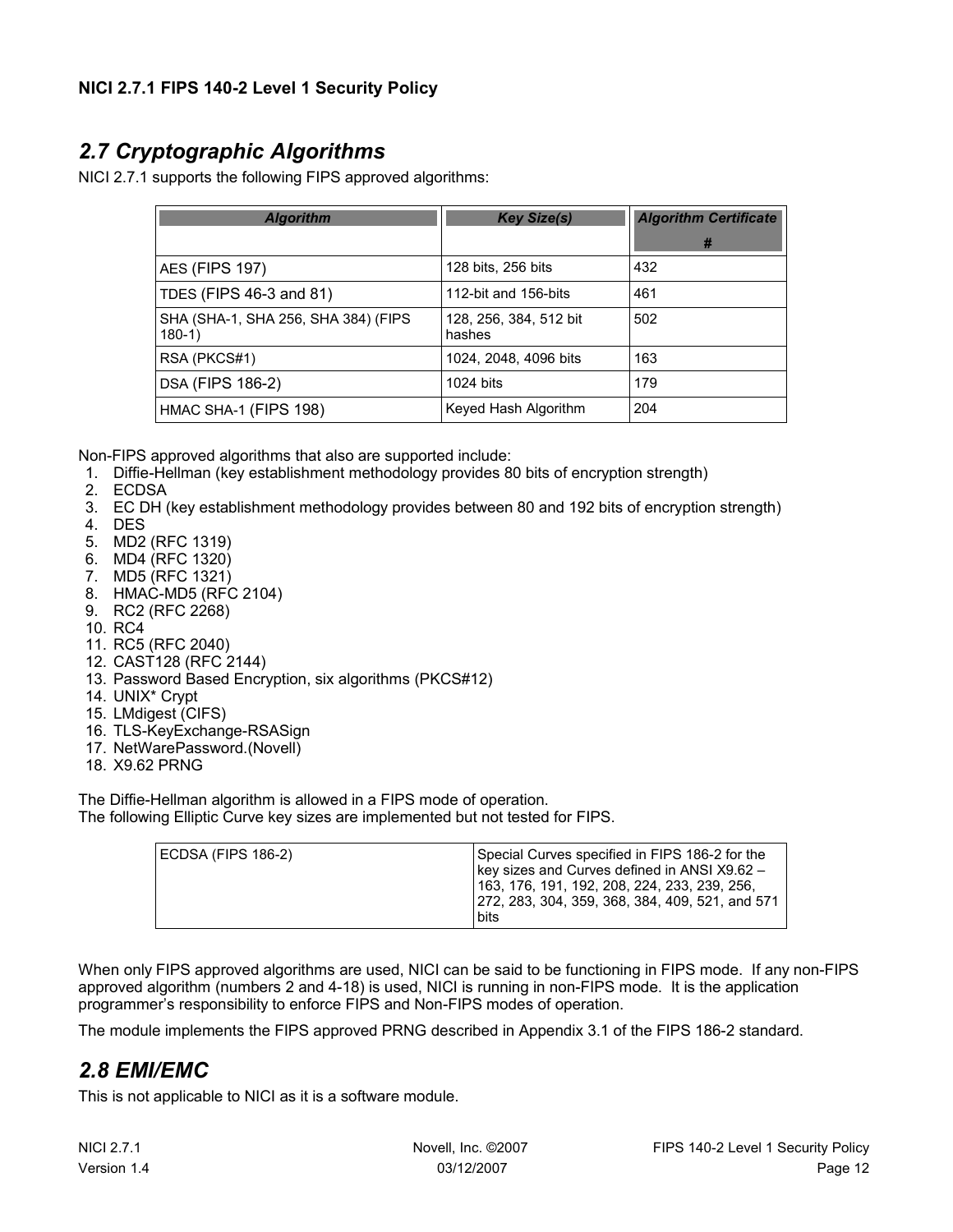## *2.9 Self-Tests*

NICI conforms to the FIPS 140-2 Level 1 requirements for self-test.

The required start-up self-tests are performed every time the NICI is started by the operating system, prior to transitioning to the User state. If the self-tests do not run correctly, NICI will not start, and an error indication will be returned via the API.

### **2.9.1 Startup Self-Tests**

NICI satisfies the requirements for FIPS 140-2 Level 1 for Power-up Self-Tests.

#### *2.9.1.1 Cryptographic Algorithms Test*

Known answer tests are performed for RSA, DSA, ECDSA, TDES, AES, SHA, HMAC-SHA-1 and PRNG implementation upon startup. Pair-wise consistency tests are performed for RSA, DSA and ECDSA upon startup.

#### *2.9.1.2 Software/Firmware Test*

On Netware systems, the integrity self-check is a combination of HMAC-SHA1 and a RSA based signature verfication mechanism. The XIM is the first module (NLM) loaded and it performs a HMAC-SHA1 check on itself. If this is successful, the XIM loads the other modules after performing an RSA based signature check on each of the modules.

In all these cases, if any check fails NICI will give out an error message and will become unusable.

#### *2.9.1.3 Critical Functions Test*

The nature and design of NICI precludes successful completion of the cryptographic algorithm tests and the Software/Firmware tests without all critical functions operating properly. Successful completion of these tests is sufficient to indicate that all critical functions are operating properly.

#### **2.9.2 Conditional Self Tests**

The following tests are performed as specified for each test:

#### *2.9.2.1 Pair-Wise Consistency Tests (for public/private key pairs.)*

When a public/private key pair is generated the key pair is tested for pair-wise consistency. The public key is used to encrypt a plaintext value and checked to ensure that an identity mapping did not occur, and then the private key is used to decrypt that value and the value is compared to the original. If the values are not identical, the tests fails. If the keys are to be used only for the calculation of a signature, then the consistency is tested by the calculation and verification of a signature. These tests are applied to RSA, DSA and ECDSA keys.

#### *2.9.2.2 Continuous Random Number Test*

The continuous random number generator tests specified in FIPS *PUB 140-2. Security Requirements for Cryptographic Modules*, Section 4.11.2 (see <http://www.itl.nist.gov/fipspubs/fip140-2.htm> or [http://csrc.nist.gov/fips/fips140-2.pdf\)](http://csrc.nist.gov/fips/fips140-2.pdf), are applied to the operating specific random entropy generator routines, prior to their being used to generate a cryptographic key, seed, or cryptographic random number. They are applied independently, both before and after any cryptographic processing to add entropy or whitening. This will test both the entropy generator and the results of the key generation function, etc.

## *3 FIPS 140-2 Level 1 Operation Requirements*

## **3.1 Crypto-Officer Guidance**

The following steps should be followed by the Crypto-Officer to ensure that NICI is installed in a FIPS 140-2 Level 1 compliant mode:

– The NICI system supported installation mechanism should be obtained from the proper web site. (http://download.novell.com/)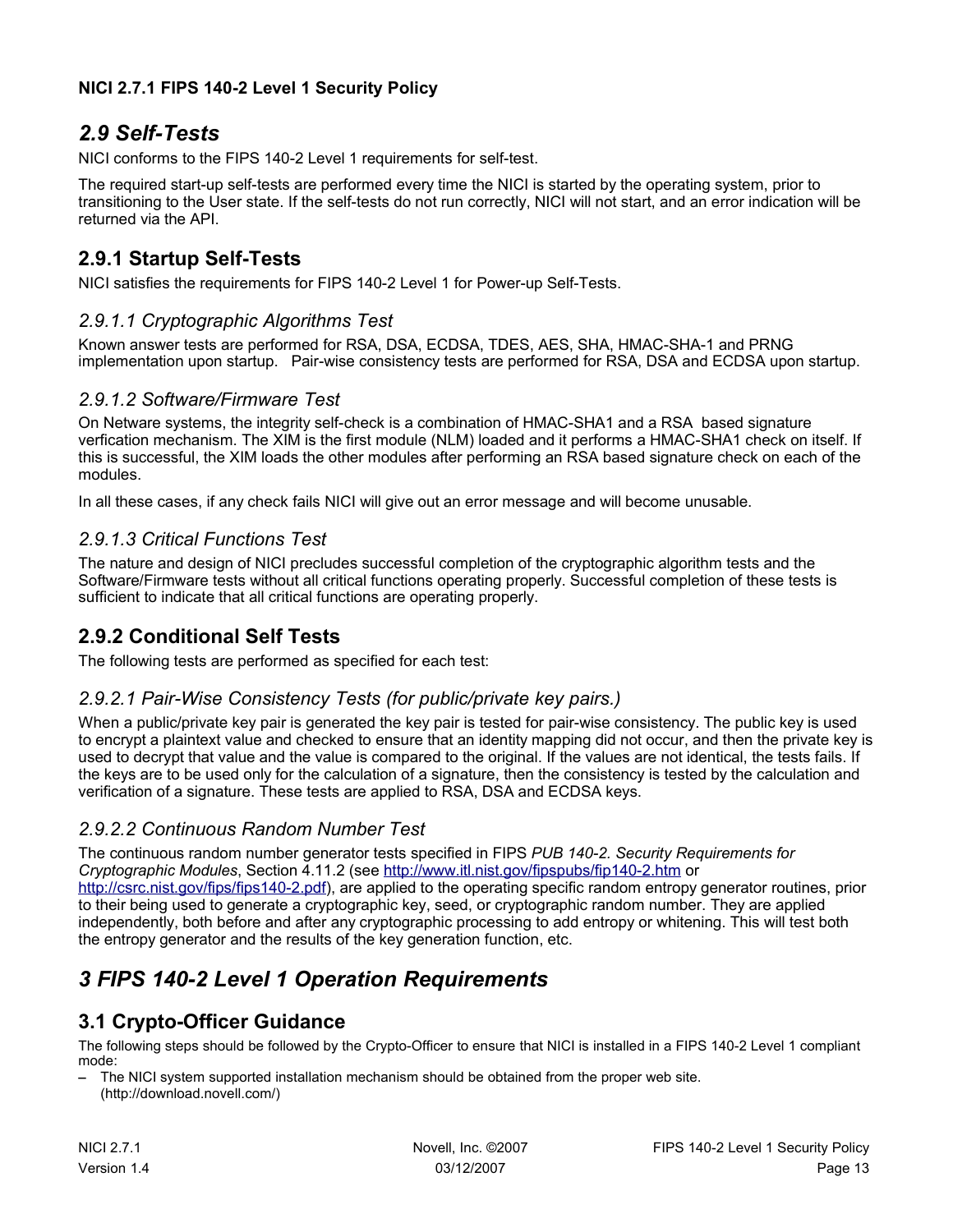- NICI should always be installed using the system supported installation mechanism. Manually copying the configuration files and libraries into their respective locations does not ensure that the permissions on the files are set properly and should not be done.
- The operating system on which NICI has been installed should be used in single-user mode.

## **3.2 User Guidance**

The following steps should be followed to run NICI in a FIPS 140-2 Level 1 compliant mode of operation.

– To ensure that NICI operates in an approved mode of operation, the user should not use non-FIPS approved algorithms.

Novell recommends the following steps to be followed to ensure smooth operation:

- The Crypto-Officer must ensure that the operating system is properly installed with the latest security patches.
- Once used NICI's keys should not be deleted
- Configuration files and license key, archive files should not be updated out-of-band. This makes NICI regenerate user keys, thus making NICI unusable.

Every user has their Critical Security Parameters stored in a separate directory inside the /var/opt/novell/nici/ directory, to which the user has complete access. The Crypto-Officer has complete access to even the initialization files in the base /var/opt/novell/nici/ directory (not through the API but through the console).

## *APPENDIX A – CCS API Definitions*

For complete descriptions, please refer to the *Controlled Cryptography Services Development Specifications* document available from Novell.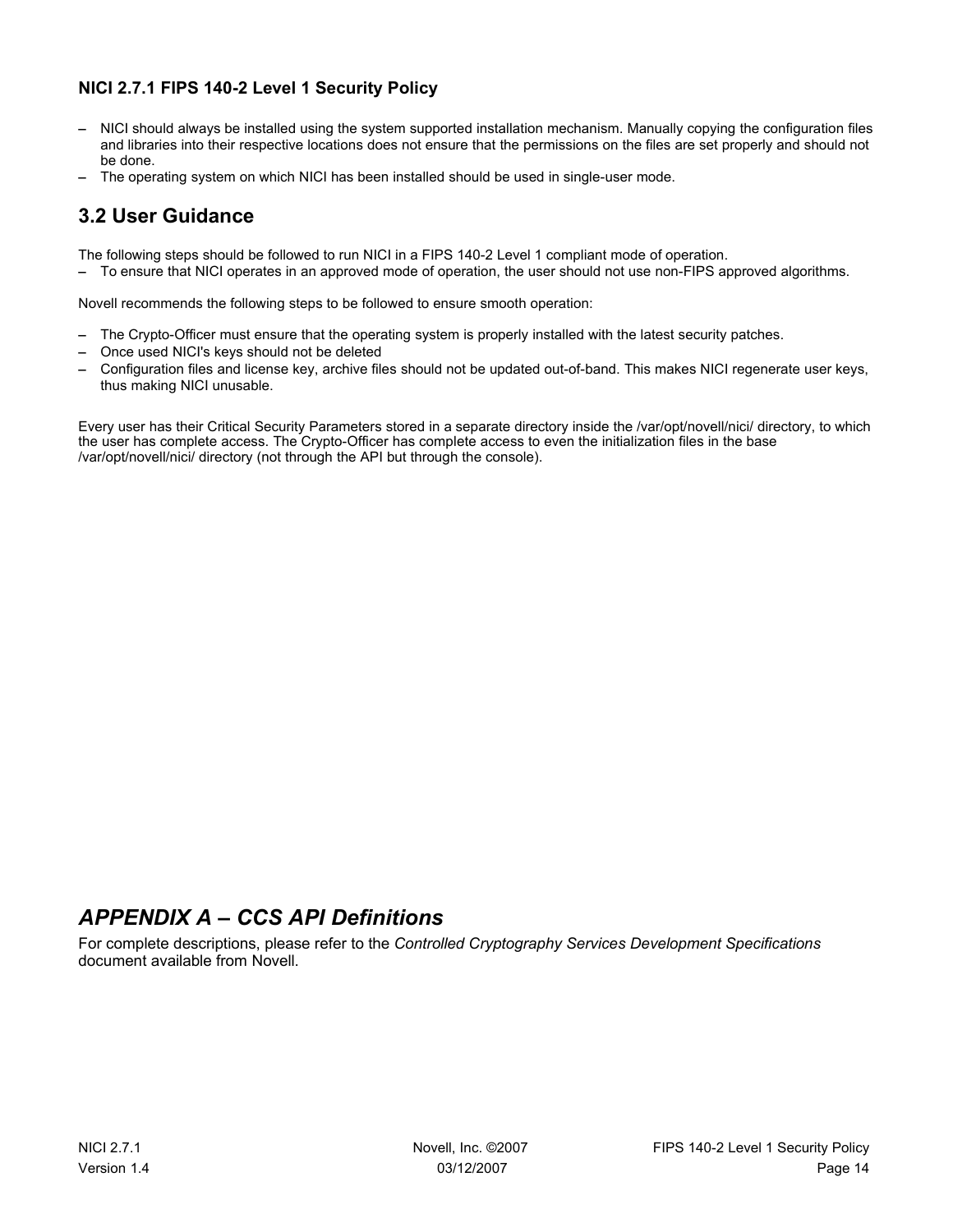| <b>API</b>                             | <b>Description</b>                                                                                      |
|----------------------------------------|---------------------------------------------------------------------------------------------------------|
| CCS Init                               | Initializes the CCS library                                                                             |
| CCS Shutdown                           | Closes the CCS library                                                                                  |
| CCS GetInfo                            | Return information about the CCS interface                                                              |
| CCS_GetPolicyInfo                      | Determines the policy constraints on key attributes for a given key type and usage                      |
| CCS GetKMStrength                      | Returns the key management strength level                                                               |
| CCS GetRandom                          | Returns a random number                                                                                 |
| CCS_GetAlgorithmInfo                   | Obtain information about a specific algorithm.                                                          |
| CCS GetAlgorithmList                   | Obtain information about the algorithms available in the system.                                        |
| CCS_GetMoreAlgorithmInfo               | Obtain variable-length information about an algorithm.                                                  |
| CCS CreateContext                      | Create a cryptography context.                                                                          |
| CCS_DestroyContext                     | Destroy a cryptography context.                                                                         |
| CCS_DestroyObject                      | Destroy a CCS object.                                                                                   |
| CCS FindObjectsInit                    | Initialize a search for objects that match a template.                                                  |
| CCS FindObjects                        | Continue a search for objects that match a template.                                                    |
| CCS GetAttributeValue                  | Obtain the value of one or more object attributes.                                                      |
| CCS SetAttributeValue                  | Modify the values of one or more object attributes.                                                     |
| CCS_DataEncryptInit                    | Initialize a data encryption operation.                                                                 |
| CCS Encrypt                            | Encrypt single-part data.                                                                               |
| CCS EncryptUpdate                      | Continue a multi-part encryption operation.                                                             |
| CCS_EncryptFinal                       | Finish a multi-part encryption operation.                                                               |
| CCS_EncryptRestart                     | Reinitialize an encryption operation.                                                                   |
| CCS DataDecryptInit                    | Initialize a data decryption operation.                                                                 |
| CCS_Decrypt                            | Decrypt encrypted data in a single part.<br>Continue a multi-part decryption operation.                 |
| CCS_DecryptUpdate                      |                                                                                                         |
| CCS_DecryptFinal<br>CCS DecryptRestart | Finish a multi-part decryption operation.<br>Reinitialize a decryption operation.                       |
| CCS SetNewIV                           | Sets a new IV                                                                                           |
| CCS Obfuscate                          | Obfuscates an input string.                                                                             |
| CCS DeObfuscate                        | De-obfuscates an input string.                                                                          |
| CCS_pbeEncrypt                         | Encrypt data in a single part using a password and password-based algorithm as                          |
|                                        | described in PKCS#12.                                                                                   |
| CCS_pbeDecrypt                         | Decrypt data in a single part using a password and password-based algorithm as                          |
|                                        | described in PKCS#12.                                                                                   |
| CCS_pbeSign                            | Generate signature for input data in a single part using a password and password-                       |
|                                        | based algorithm as described in PKCS#12.                                                                |
| CCS_pbeVerify                          | Verify input data and its signature in a single part using a password and password-                     |
|                                        | based algorithm as described in PKCS#12.                                                                |
| CCS_pbeShroudPrivateKey                | Encrypt a PKCS#8 private key using a password and password-based algorithm as                           |
|                                        | described in PKCS#5 or PKCS#12.                                                                         |
| CCS_pbeUnshroudPrivateKey              | Decrypt and load an encrypted PKCS#8 private key using the password and the                             |
|                                        | password-based algorithm as described in PKCS#12.                                                       |
| CCS_LoadPFXPrivateKeyWithPassword      | Loads zero or more private keys encrypted in a password from a PKCS#12 PFX                              |
|                                        | structure. See PKCS#12 document for details. Only PKCS#8 private keys are                               |
|                                        | supported.                                                                                              |
| CCS LoadPFXCertificateWithPassword     | Loads zero or more X.509 certificates and public keys in those certificates from a                      |
|                                        | PKCS#12 PFX structure. The certificates either can be encrypted in a safe bag or                        |
|                                        | can be in plain form. See PKCS#12 and RFC 2459 documents for details.                                   |
| CCS_DigestInit                         | Initialize a message-digesting operation.                                                               |
| CCS Digest                             | Digest data in a single part.                                                                           |
| CCS_DigestUpdate                       | Continue a multi-part message-digesting operation.                                                      |
| CCS_DigestFinal                        | Finish a multi-part message-digesting operation.                                                        |
| CCS_DigestRestart                      | Reinitialize a message-digesting operation.                                                             |
| CCS_SignInit                           | Initialize a signature operation.                                                                       |
| CCS_Sign                               | Sign data in a single part.                                                                             |
| CCS SignUpdate                         | Continue a multi-part signature operation.                                                              |
| CCS_SignFinal                          | Finish a multi-part signature operation.                                                                |
| CCS SignRestart                        | Reinitialize a signature operation.                                                                     |
| CCS_SignRecoverInit<br>CCS SignRecover | Initialize a signature operation with data recovery.<br>Sign data in a single part, with data recovery. |
| CCS_SignRecoverRestart                 | Reinitialize a signature operation with data recovery.                                                  |
| CCS Verifylnit                         | Initialize a verification operation.                                                                    |
| CCS_Verify                             | Verify data in a single part.                                                                           |
|                                        |                                                                                                         |